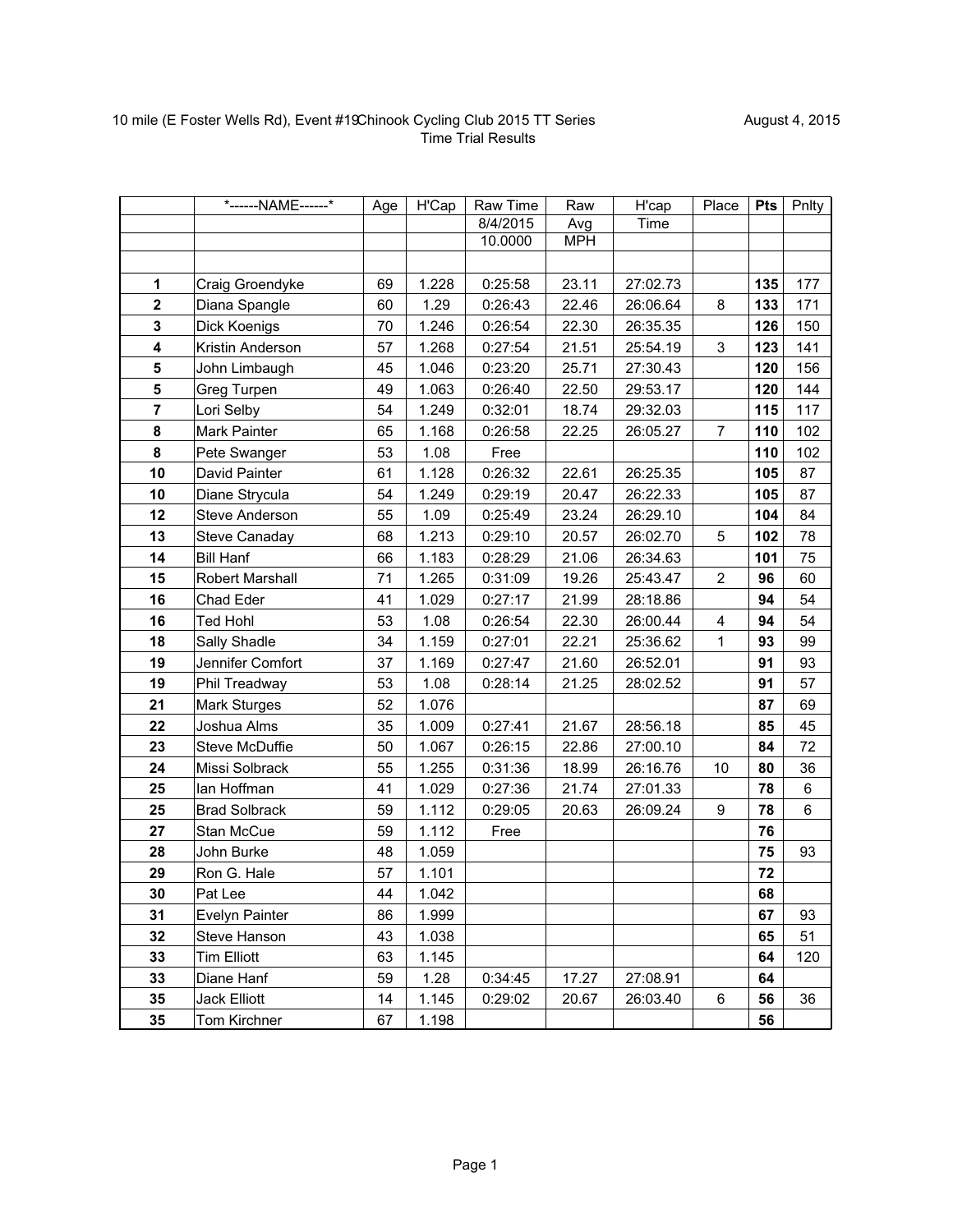| 37 | Dave Fischer           | 65 | 1.168 |         |       |          | 54 | 18 |
|----|------------------------|----|-------|---------|-------|----------|----|----|
| 38 | Catiana Coghlan        | 38 | 1.173 |         |       |          | 53 | 75 |
| 38 | Mark McLean            | 60 | 1.12  |         |       |          | 53 | 87 |
| 38 | <b>Summer Sturges</b>  | 19 | 1.143 |         |       |          | 53 | 15 |
| 41 | <b>Brad Atencio</b>    | 51 | 1.071 |         |       |          | 52 |    |
| 42 | Philip Nelson          | 43 | 1.038 |         |       |          | 51 | 33 |
| 43 | Darrel Brown           | 35 | 1.009 | 0:26:03 | 23.03 | 26:25.06 | 50 | 18 |
| 44 | Alexis Atencio         | 15 | 1.223 |         |       |          | 44 |    |
| 44 | <b>Richard Grondin</b> | 57 | 1.101 |         |       |          | 44 |    |
| 44 | <b>Scott Sarber</b>    | 46 | 1.05  | 0:27:40 | 21.69 | 26:20.95 | 44 |    |
| 44 | Carolyn Sturges        | 50 | 1.229 |         |       |          | 44 |    |
| 48 | Anne Farawila          | 40 | 1.181 |         |       |          | 42 | 18 |
| 48 | Keyon Maljai           | 34 | 1.006 |         |       |          | 42 | 18 |
| 50 | <b>Brian Schur</b>     | 42 | 1.033 |         |       |          | 41 | 15 |
| 50 | <b>Aaron Stites</b>    | 39 | 1.021 |         |       |          | 41 | 51 |
| 50 | Porter Withers         | 15 | 1.095 |         |       |          | 41 | 15 |
| 53 | Leah Swanger           | 50 | 1.229 |         |       |          | 40 |    |
| 54 | Mike Larche            | 26 | 1     |         |       |          | 36 |    |
| 54 | Paul Meier             | 62 | 1.137 |         |       |          | 36 |    |
| 54 | <b>Barry Nichols</b>   | 42 | 1.033 |         |       |          | 36 |    |
| 57 | Robert Bartol          | 47 | 1.054 |         |       |          | 32 | 24 |
| 57 | <b>Becky Bechtold</b>  | 70 | 1.436 |         |       |          | 32 |    |
| 59 | Deborah Burke          | 45 | 1.205 |         |       |          | 28 | 24 |
| 59 | George Fraga           | 54 | 1.084 | 0:35:33 | 16.88 | 33:23.71 | 28 | 18 |
| 59 | <b>Bill Pofahl</b>     | 64 | 1.154 |         |       |          | 28 |    |
| 62 | John MacArthur         | 51 | 1.071 |         |       |          | 27 | 9  |
| 63 | Shari Elliott          | 47 | 1.214 |         |       |          | 24 |    |
| 63 | Chris Johnson          | 39 | 1.021 |         |       |          | 24 |    |
| 63 | Morgan Larche          | 25 | 1.143 |         |       |          | 24 |    |
| 63 | Andy Streibeck         | 26 | 1     |         |       |          | 24 | 24 |
| 67 | Linda McLean           | 59 | 1.28  |         |       |          | 23 | 21 |
| 68 | Navindra Gunawardena   | 33 | 1.003 |         |       |          | 20 |    |
| 68 | Jon Page               | 53 | 1.08  |         |       |          | 20 |    |
| 70 | Ken Call               | 49 | 1.063 |         |       |          | 16 | 24 |
| 70 | Ron D. Hale            | 56 | 1.095 | 0:31:40 | 18.95 | 28:55.16 | 16 |    |
| 70 | Florence Kirchner      | 68 | 1.397 |         |       |          | 16 |    |
| 70 | Michael Mealer         | 35 | 1.009 |         |       |          | 16 |    |
| 70 | <b>April Ottey</b>     | 49 | 1.224 |         |       |          | 16 |    |
| 70 | Tom Owen               | 59 | 1.112 |         |       |          | 16 |    |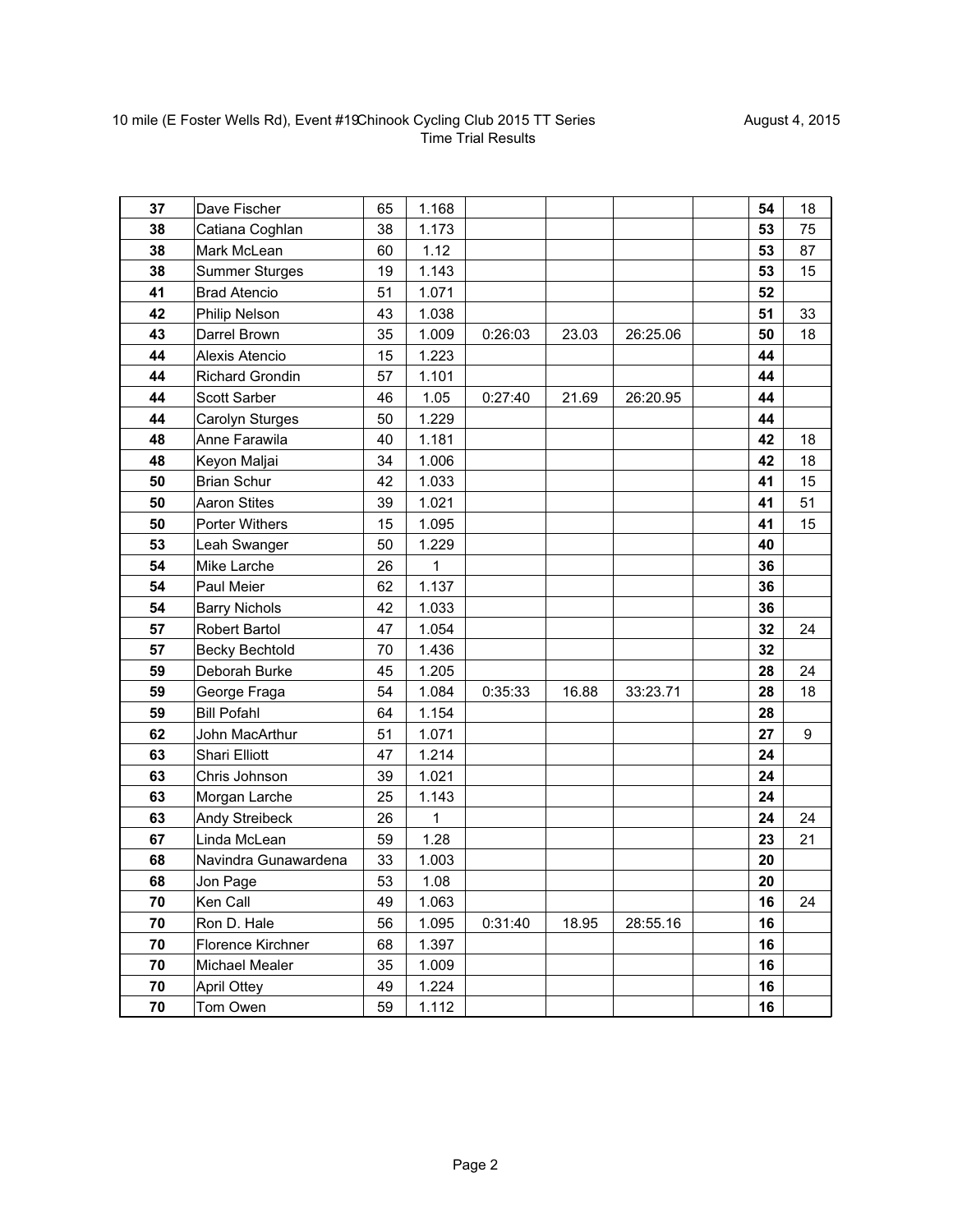| 70 | Wendy Owen             | 56 | 1.261 |  | 16 |   |
|----|------------------------|----|-------|--|----|---|
| 70 | <b>Abigail Withers</b> | 14 | 1.272 |  | 16 |   |
| 78 | Peter Archambault      | 44 | 1.042 |  | 13 | 3 |
| 79 | Porter McMichael       | 18 |       |  | 12 |   |
| 79 | JimaLee Painter        | 61 | 1.3   |  | 12 |   |
| 79 | Jim Willis             | 45 | 1.046 |  | 12 |   |
| 82 | Lewis Kenworthy        | 58 | 1.106 |  | 8  |   |
| 82 | Erin Plumb             | 42 | 1.19  |  | 8  |   |
| 82 | <b>Torka Poet</b>      | 49 | 1.224 |  | 8  |   |
| 82 | <b>Lance Stites</b>    | 14 | 1.145 |  | 8  |   |
| 82 | Luke Sturges           | 13 | 1.2   |  | 8  |   |
| 82 | Montana Sturges        | 21 | 1     |  | 8  |   |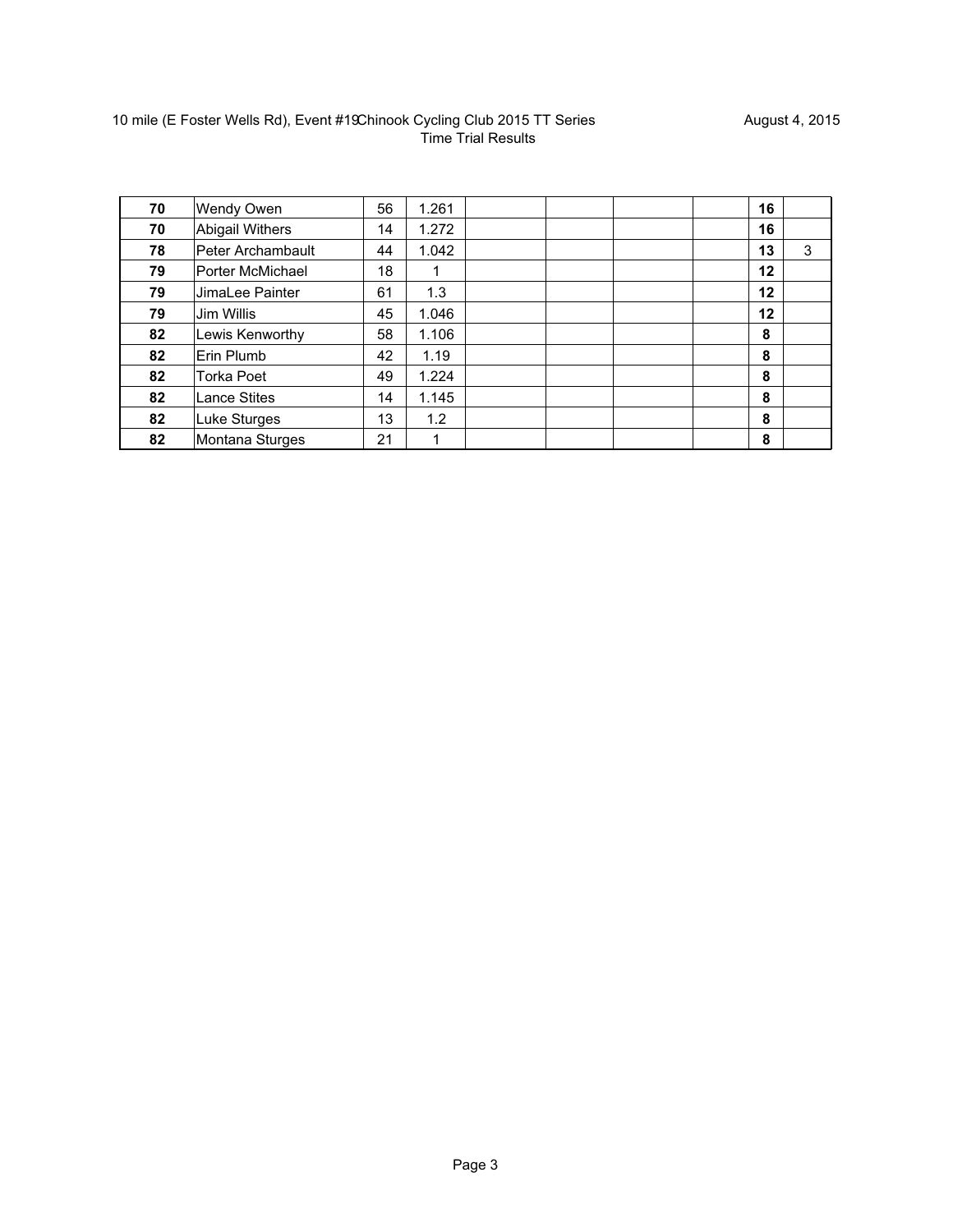|                      | *------NAME------* | Age | H'Cap | Raw Time | Raw        | H'cap       | Place                   | Pts | Pnlty |
|----------------------|--------------------|-----|-------|----------|------------|-------------|-------------------------|-----|-------|
|                      |                    |     |       | 8/4/2015 | Avg        | <b>Time</b> |                         |     |       |
|                      |                    |     |       | 10.0000  | <b>MPH</b> |             |                         |     |       |
|                      |                    |     |       |          |            |             |                         |     |       |
| Sally Shadle         |                    | 34  | 1.159 | 0:27:01  | 22.21      | 25:36.62    | 1                       | 93  | 99    |
| Robert Marshall      |                    | 71  | 1.265 | 0:31:09  | 19.26      | 25:43.47    | $\overline{c}$          | 96  | 60    |
| Kristin Anderson     |                    | 57  | 1.268 | 0:27:54  | 21.51      | 25:54.19    | 3                       | 123 | 141   |
| <b>Ted Hohl</b>      |                    | 53  | 1.08  | 0:26:54  | 22.30      | 26:00.44    | $\overline{\mathbf{4}}$ | 94  | 54    |
| Steve Canaday        |                    | 68  | 1.213 | 0:29:10  | 20.57      | 26:02.70    | 5                       | 102 | 78    |
| <b>Jack Elliott</b>  |                    | 14  | 1.145 | 0:29:02  | 20.67      | 26:03.40    | $\,6\,$                 | 56  | 36    |
| Mark Painter         |                    | 65  | 1.168 | 0:26:58  | 22.25      | 26:05.27    | $\overline{7}$          | 110 | 102   |
| Diana Spangle        |                    | 60  | 1.29  | 0:26:43  | 22.46      | 26:06.64    | 8                       | 133 | 171   |
| <b>Brad Solbrack</b> |                    | 59  | 1.112 | 0:29:05  | 20.63      | 26:09.24    | 9                       | 78  | 6     |
| Missi Solbrack       |                    | 55  | 1.255 | 0:31:36  | 18.99      | 26:16.76    | 10                      | 80  | 36    |
| Scott Sarber         |                    | 46  | 1.05  | 0:27:40  | 21.69      | 26:20.95    |                         | 44  |       |
| Diane Strycula       |                    | 54  | 1.249 | 0:29:19  | 20.47      | 26:22.33    |                         | 105 | 87    |
| Darrel Brown         |                    | 35  | 1.009 | 0:26:03  | 23.03      | 26:25.06    |                         | 50  | 18    |
| David Painter        |                    | 61  | 1.128 | 0:26:32  | 22.61      | 26:25.35    |                         | 105 | 87    |
| Steve Anderson       |                    | 55  | 1.09  | 0:25:49  | 23.24      | 26:29.10    |                         | 104 | 84    |
| <b>Bill Hanf</b>     |                    | 66  | 1.183 | 0:28:29  | 21.06      | 26:34.63    |                         | 101 | 75    |
| Dick Koenigs         |                    | 70  | 1.246 | 0:26:54  | 22.30      | 26:35.35    |                         | 126 | 150   |
| Jennifer Comfort     |                    | 37  | 1.169 | 0:27:47  | 21.60      | 26:52.01    |                         | 91  | 93    |
| Steve McDuffie       |                    | 50  | 1.067 | 0:26:15  | 22.86      | 27:00.10    |                         | 84  | 72    |
| lan Hoffman          |                    | 41  | 1.029 | 0:27:36  | 21.74      | 27:01.33    |                         | 78  | 6     |
| Craig Groendyke      |                    | 69  | 1.228 | 0:25:58  | 23.11      | 27:02.73    |                         | 135 | 177   |
| Diane Hanf           |                    | 59  | 1.28  | 0:34:45  | 17.27      | 27:08.91    |                         | 64  |       |
| John Limbaugh        |                    | 45  | 1.046 | 0:23:20  | 25.71      | 27:30.43    |                         | 120 | 156   |
| Phil Treadway        |                    | 53  | 1.08  | 0:28:14  | 21.25      | 28:02.52    |                         | 91  | 57    |
| Chad Eder            |                    | 41  | 1.029 | 0:27:17  | 21.99      | 28:18.86    |                         | 94  | 54    |
| Ron D. Hale          |                    | 56  | 1.095 | 0:31:40  | 18.95      | 28:55.16    |                         | 16  |       |
| Joshua Alms          |                    | 35  | 1.009 | 0:27:41  | 21.67      | 28:56.18    |                         | 85  | 45    |
| Lori Selby           |                    | 54  | 1.249 | 0:32:01  | 18.74      | 29:32.03    |                         | 115 | 117   |
| Greg Turpen          |                    | 49  | 1.063 | 0:26:40  | 22.50      | 29:53.17    |                         | 120 | 144   |
| George Fraga         |                    | 54  | 1.084 | 0:35:33  | 16.88      | 33:23.71    |                         | 28  | 18    |
| Mark Sturges         |                    | 52  | 1.076 |          |            |             |                         | 87  | 69    |
| John Burke           |                    | 48  | 1.059 |          |            |             |                         | 75  | 93    |
| Ron G. Hale          |                    | 57  | 1.101 |          |            |             |                         | 72  |       |
| Pat Lee              |                    | 44  | 1.042 |          |            |             |                         | 68  |       |
| Evelyn Painter       |                    | 86  | 1.999 |          |            |             |                         | 67  | 93    |
| Steve Hanson         |                    | 43  | 1.038 |          |            |             |                         | 65  | 51    |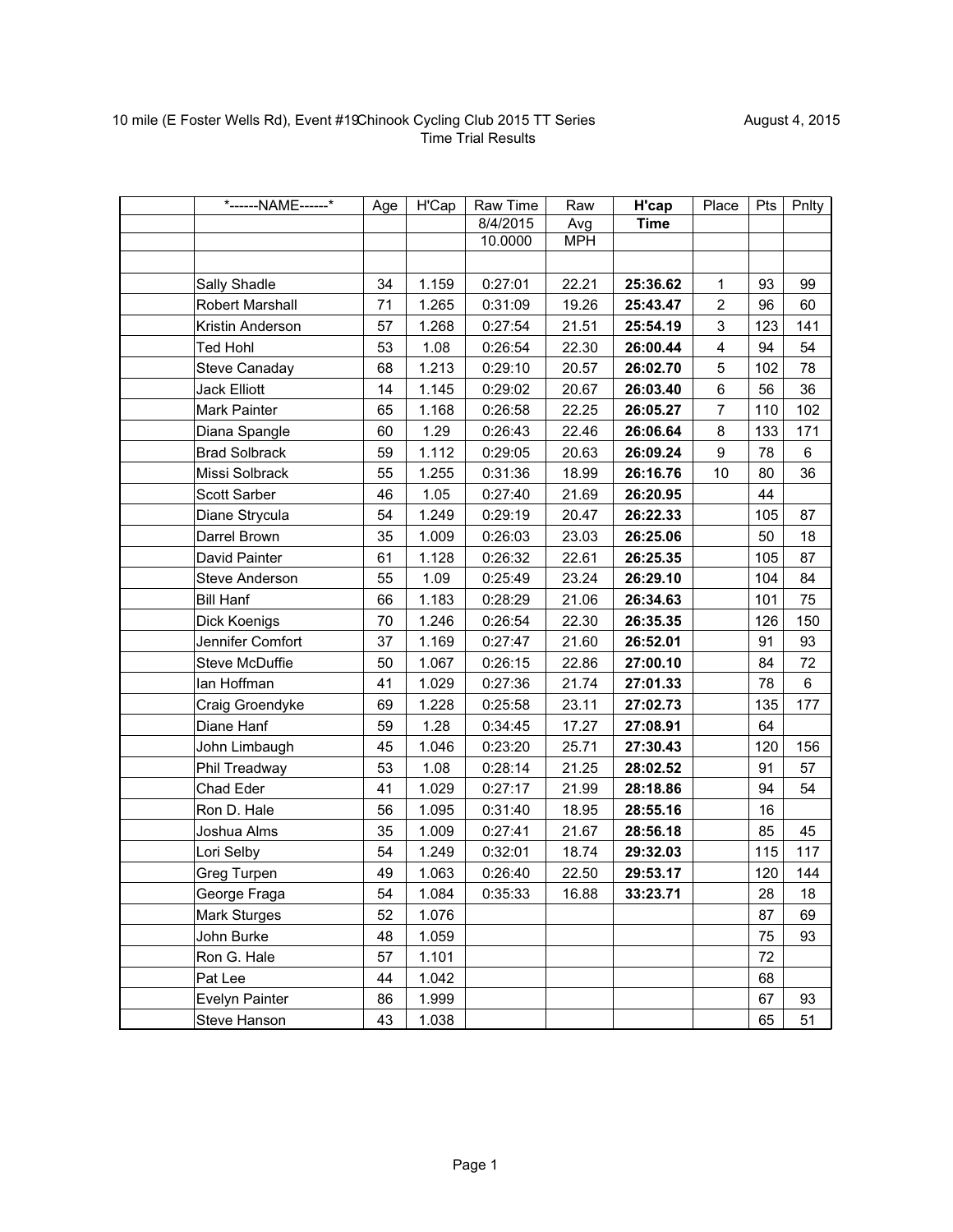| <b>Tim Elliott</b>    |                      | 63 | 1.145        |  | 64 | 120 |
|-----------------------|----------------------|----|--------------|--|----|-----|
| Tom Kirchner          |                      | 67 | 1.198        |  | 56 |     |
| Dave Fischer          |                      | 65 | 1.168        |  | 54 | 18  |
| Catiana Coghlan       |                      | 38 | 1.173        |  | 53 | 75  |
| Mark McLean           |                      | 60 | 1.12         |  | 53 | 87  |
| <b>Summer Sturges</b> |                      | 19 | 1.143        |  | 53 | 15  |
| <b>Brad Atencio</b>   |                      | 51 | 1.071        |  | 52 |     |
| <b>Philip Nelson</b>  |                      | 43 | 1.038        |  | 51 | 33  |
| Alexis Atencio        |                      | 15 | 1.223        |  | 44 |     |
| Richard Grondin       |                      | 57 | 1.101        |  | 44 |     |
| Carolyn Sturges       |                      | 50 | 1.229        |  | 44 |     |
| Anne Farawila         |                      | 40 | 1.181        |  | 42 | 18  |
| Keyon Maljai          |                      | 34 | 1.006        |  | 42 | 18  |
| <b>Brian Schur</b>    |                      | 42 | 1.033        |  | 41 | 15  |
| <b>Aaron Stites</b>   |                      | 39 | 1.021        |  | 41 | 51  |
| Porter Withers        |                      | 15 | 1.095        |  | 41 | 15  |
| Leah Swanger          |                      | 50 | 1.229        |  | 40 |     |
| Mike Larche           |                      | 26 | $\mathbf{1}$ |  | 36 |     |
| Paul Meier            |                      | 62 | 1.137        |  | 36 |     |
| <b>Barry Nichols</b>  |                      | 42 | 1.033        |  | 36 |     |
| <b>Robert Bartol</b>  |                      | 47 | 1.054        |  | 32 | 24  |
| <b>Becky Bechtold</b> |                      | 70 | 1.436        |  | 32 |     |
| Deborah Burke         |                      | 45 | 1.205        |  | 28 | 24  |
| <b>Bill Pofahl</b>    |                      | 64 | 1.154        |  | 28 |     |
| John MacArthur        |                      | 51 | 1.071        |  | 27 | 9   |
| Shari Elliott         |                      | 47 | 1.214        |  | 24 |     |
| Chris Johnson         |                      | 39 | 1.021        |  | 24 |     |
| Morgan Larche         |                      | 25 | 1.143        |  | 24 |     |
| Andy Streibeck        |                      | 26 | 1            |  | 24 | 24  |
| Linda McLean          |                      | 59 | 1.28         |  | 23 | 21  |
|                       | Navindra Gunawardena | 33 | 1.003        |  | 20 |     |
| Jon Page              |                      | 53 | 1.08         |  | 20 |     |
| Ken Call              |                      | 49 | 1.063        |  | 16 | 24  |
| Florence Kirchner     |                      | 68 | 1.397        |  | 16 |     |
| Michael Mealer        |                      | 35 | 1.009        |  | 16 |     |
| <b>April Ottey</b>    |                      | 49 | 1.224        |  | 16 |     |
| Tom Owen              |                      | 59 | 1.112        |  | 16 |     |
| Wendy Owen            |                      | 56 | 1.261        |  | 16 |     |
| Abigail Withers       |                      | 14 | 1.272        |  | 16 |     |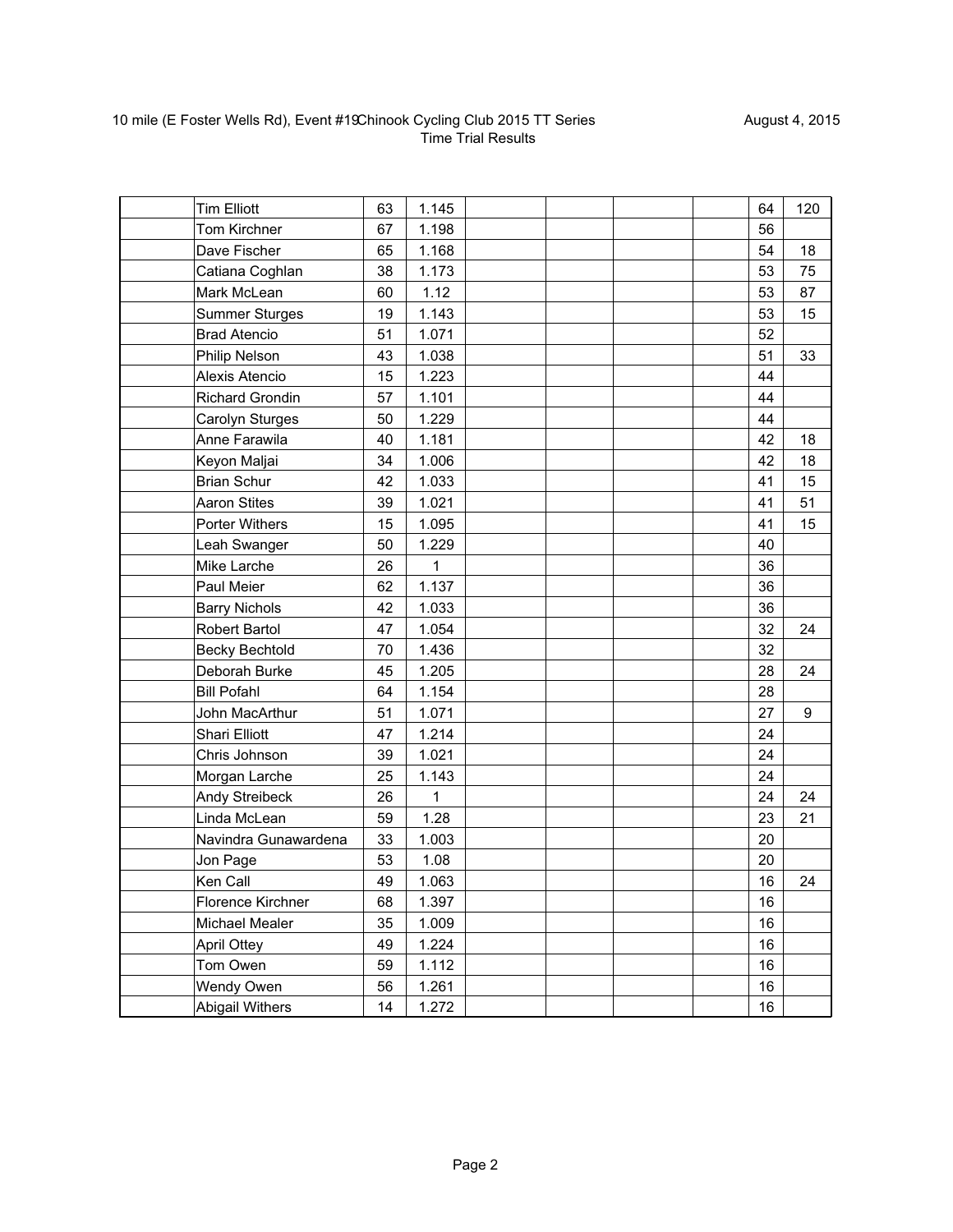| Peter Archambault   | 44 | 1.042 |      |  | 13                | 3   |
|---------------------|----|-------|------|--|-------------------|-----|
| Porter McMichael    | 18 |       |      |  | 12                |     |
| JimaLee Painter     | 61 | 1.3   |      |  | 12                |     |
| Jim Willis          | 45 | 1.046 |      |  | $12 \overline{ }$ |     |
| Lewis Kenworthy     | 58 | 1.106 |      |  | 8                 |     |
| Erin Plumb          | 42 | 1.19  |      |  | 8                 |     |
| <b>Torka Poet</b>   | 49 | 1.224 |      |  | 8                 |     |
| <b>Lance Stites</b> | 14 | 1.145 |      |  | 8                 |     |
| Luke Sturges        | 13 | 1.2   |      |  | 8                 |     |
| Montana Sturges     | 21 |       |      |  | 8                 |     |
| Pete Swanger        | 53 | 1.08  | Free |  | 110               | 102 |
| Stan McCue          | 59 | 1.112 | Free |  | 76                |     |